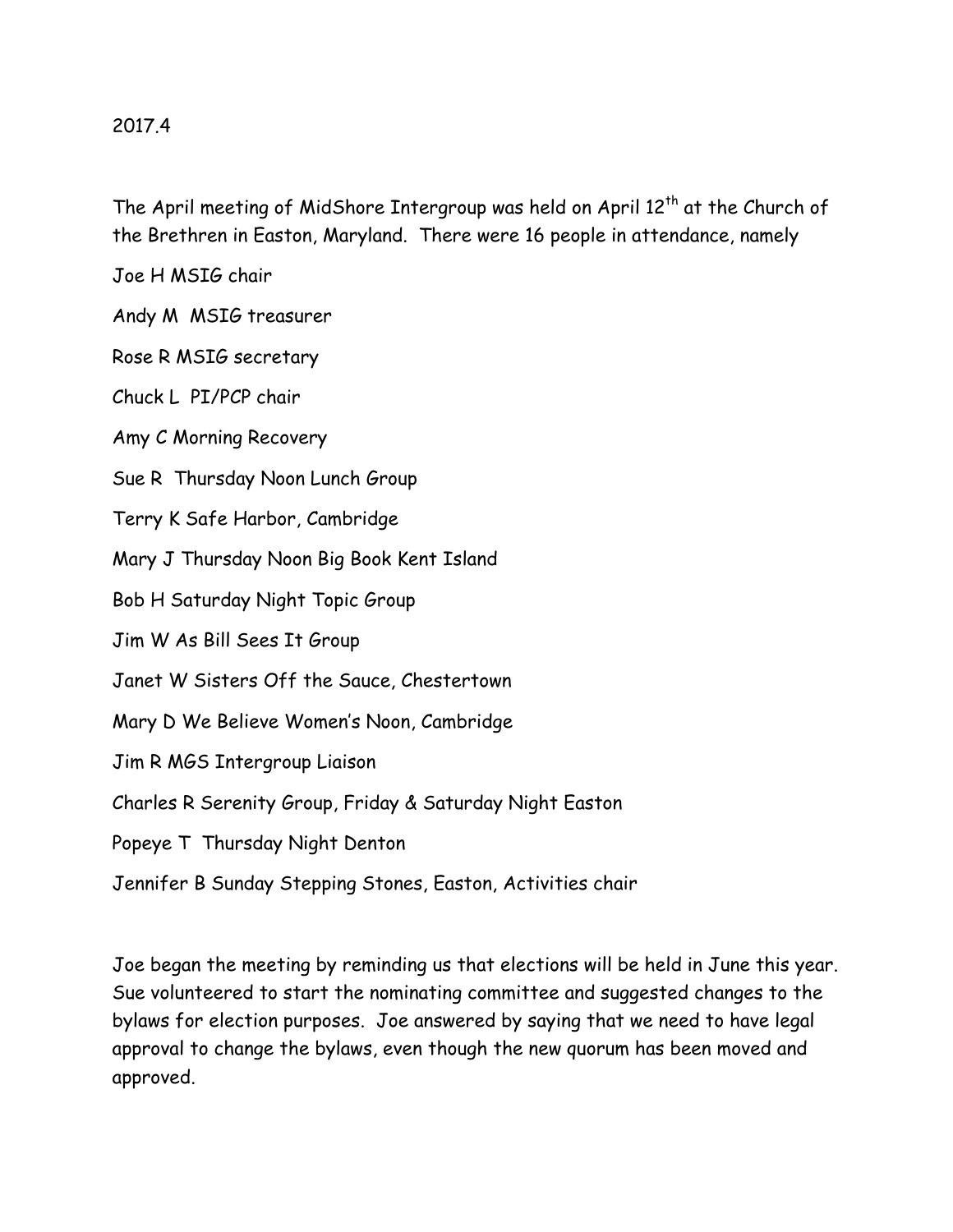Chuck reported that there were no changes to the PI/PCP in his area and Jen told us that David H has volunteered to help the committee with entities like Easton Memorial Hospital Board of Directors. Jen has met with For All Seasons, Channel Marker, and Chesapeake Voyagers. For All Seasons has a limited display area, Chesapeake Voyagers has agreed to give us as much space as we need. Channel Markers has not allotted time or space as of yet. Mary pointed out that, in her experience Channel Markers works more with psychological dysfunction other than substance abuse disorders. Joe reminded us that Meg had put together some information packages that are a great example we can follow, and that there are still some of those packages in the office, also that Denton is starving for information packages. Jim suggested that, in places where space is at a premium, we include the pamphlet "A Guide to the 12 Steps of AA." Sue told us that she had found a welcome packet from the MidShore dated many years ago and asked if we still have a plan for something like that. Jen suggested we get together to formulate what to include in such a packet.

Jen reported that the picnic will be held on June 16<sup>th</sup> at Richardson's Beach, and that there will be better signage this year to help people find the place. Joe had asked for a workshop on internet anonymity, particularly when one individual mentions what someone else has said or done. Jen reported that the workshop will be held on May 13, at Grace Lutheran Church in Easton. There will be a panel presentation, a light lunch, and a round table discussion. A \$25 deposit was asked for and approved.

Jen suggested that MSIG consider a game night, and someone suggested Trivial Pursuit, as happens from time to time at the Washington Stree Pub, only maybe we could choose a different location. Or maybe we could have a monthly movie that could be shown at St. Marks in Easton and asked for \$50 in seed money. Joe suggested a quarterly, rather than a monthly, movie night. Jim told us that the meeting As Bill Sees It in Stevensville often shows movies with a recovery theme. Last Year, they screened Father Martin's Chalk Talk and had over 80 people in attendance. Joe asked Jim to keep us posted on future movie events. Mary cautioned us about non-recovery related activities.

Joe mentioned Don's offer to include input from interested parties in the Maryland General Service Conference, which is focusing this year on Concepts and Traditions.